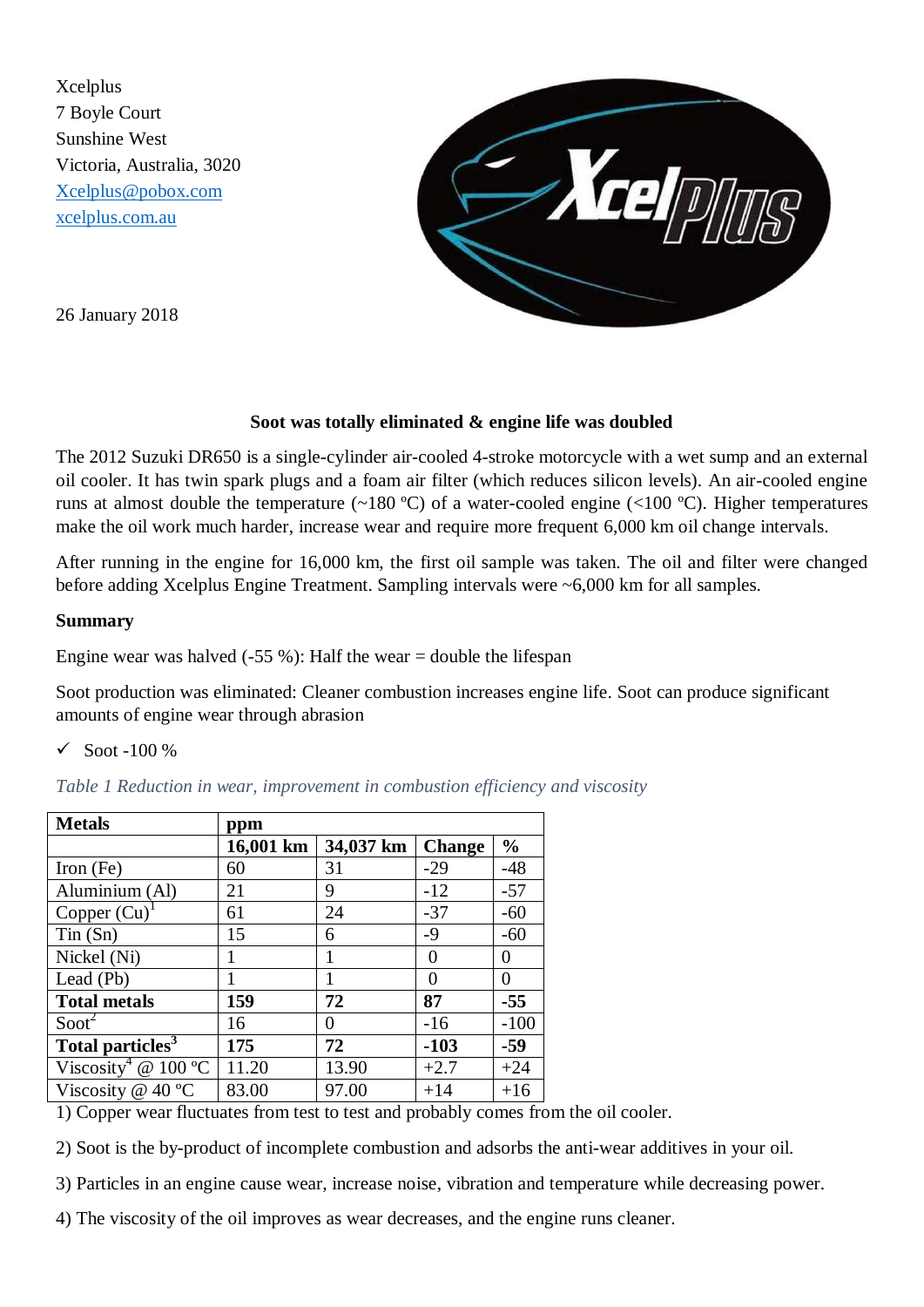

Figure 1 DR650SE 2012